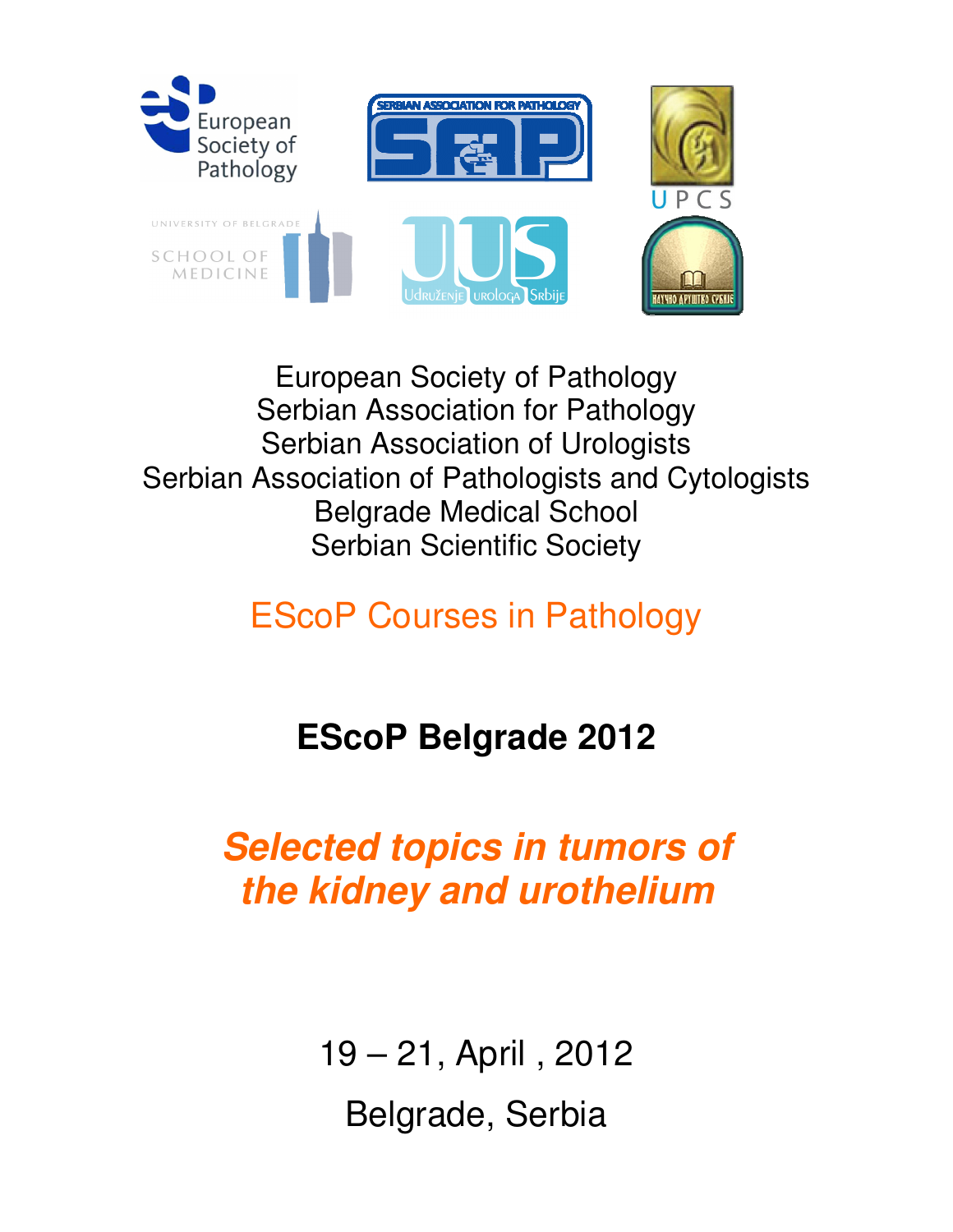#### **Welcome Message**

Belgrade, April 2012

Dear Colleagues,

It is a great pleasure for me to welcome you in Belgrade for the forth Course in pathology, a new "EScoP Belgrade 2012". It will be dealing with clinical and pathological problems of the tumors of the kidney and urothelium, mainly upper urinary tract.

The idea came from my very good friend, Professor of Urology, Director of the Urological Clinic , Clinical Center of Serbia, dr Cane Tulić, who is also the vice-president of our Belgrade pathology Courses. The vice-presidents have sometimes good ideas, ... almost like presidents ?! I am joyking of course, and I would like to thank Prof. Tulić, not only for the proposing topics of our new Course, but for the organisation in many different aspects, including financial.

We are sure that the idea of organizing educational Clinico-pathological Courses in Belgrade is of great importance, mainly for our residents and young pathologists, but for our young clinicians too. It will demonstrate the importance and the challenge of better mutual collaboration.

The participation of distinguished tutors from abroad and Serbia, like always, their experience and knowledge, and our determination to improve the level of pathology in Serbia, but also in surrounding countries, has allowed us to realize this forth Course.

I would like to express again my sincere thanks to the tutors of this year Course, for their contribution in this project to support the development of pathology in South-East Europe.

Finally, again, I wish you a fruitful Course, and an enjoyable stay in Belgrade,

 Prof. dr Jovan D. Vasiljević, MCAP, FESC, FRCPath Director of EScoP Belgrade 2012 Course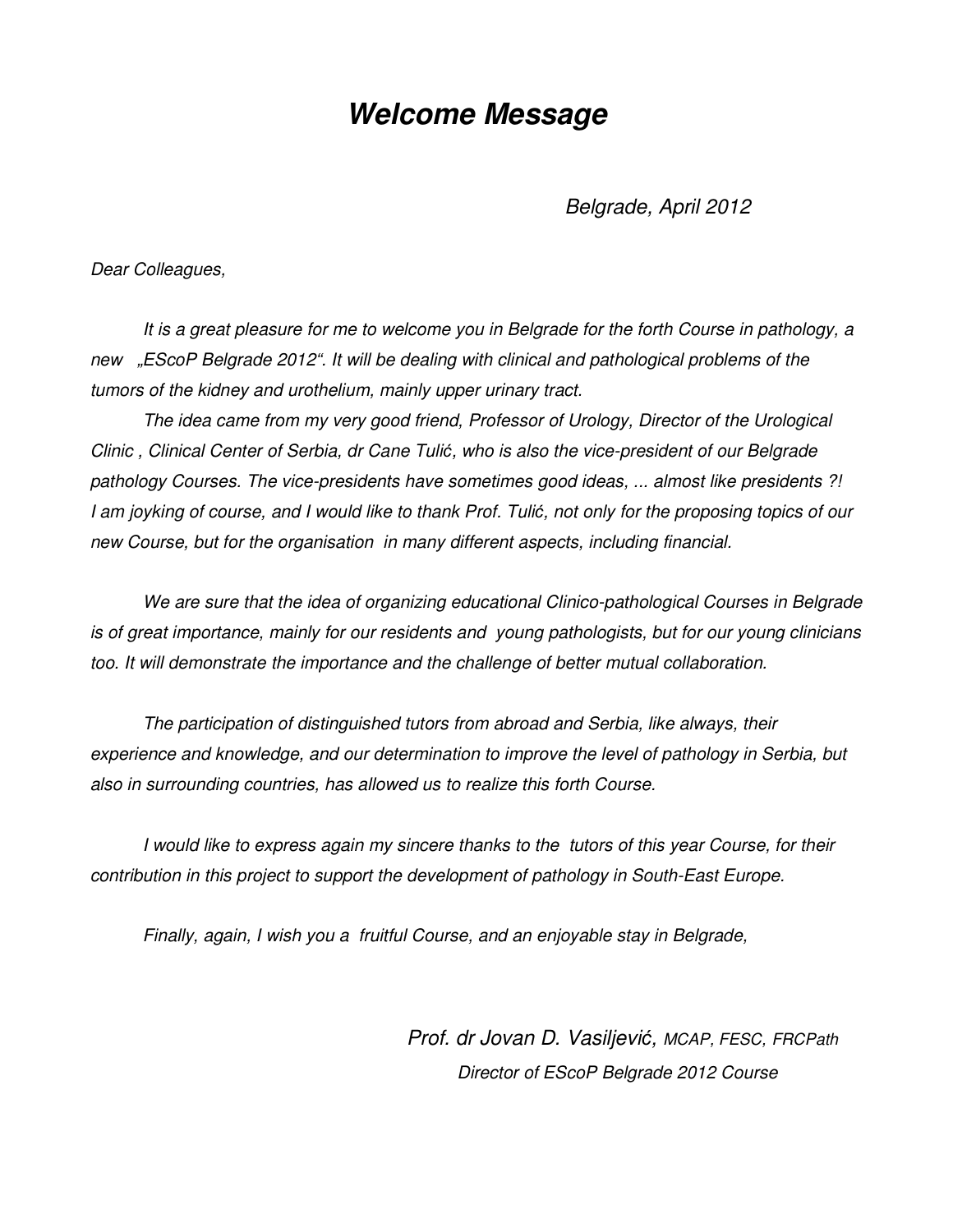#### **Selected topics in tumours of the kidney and urothelium**

#### Local Organizing Committee

| Honorary President:<br>President: | Niki Agnantis                              |
|-----------------------------------|--------------------------------------------|
| <b>Vice Presidents:</b>           | Jovan D. Vasiljević<br>Cane Tulić          |
|                                   | Sava Mićić                                 |
|                                   |                                            |
| Secretary:                        | Jelena Sopta                               |
|                                   |                                            |
| Treasurer:                        | Radmila Stevanović                         |
|                                   |                                            |
| Members:                          | Sanja Milenković                           |
|                                   | Jasmina Marković-Lipkovski                 |
|                                   | Sofija Glumac                              |
|                                   |                                            |
| Volunteer team:                   | Martina Stojanović, Ljiljana Bogdanović,   |
|                                   | Ognjen Živković, Ljubomir Jaković, Isidora |
|                                   | Ranisavljević - Katuca, Jelena Marković    |
|                                   |                                            |
|                                   |                                            |
|                                   |                                            |
|                                   |                                            |
| Address for correspondence:       | Prof. dr Jovan D. Vasiljević, FRCPath      |
|                                   | Institute of Pathology,                    |
|                                   | Medical School,                            |
|                                   | 11000 - Belgrade, Serbia                   |

 Dr Subotića 1 Tel: +381.11. 364.3340 ; Mob: +381.63.254.377 E-mail: lole@med.bg.ac.rs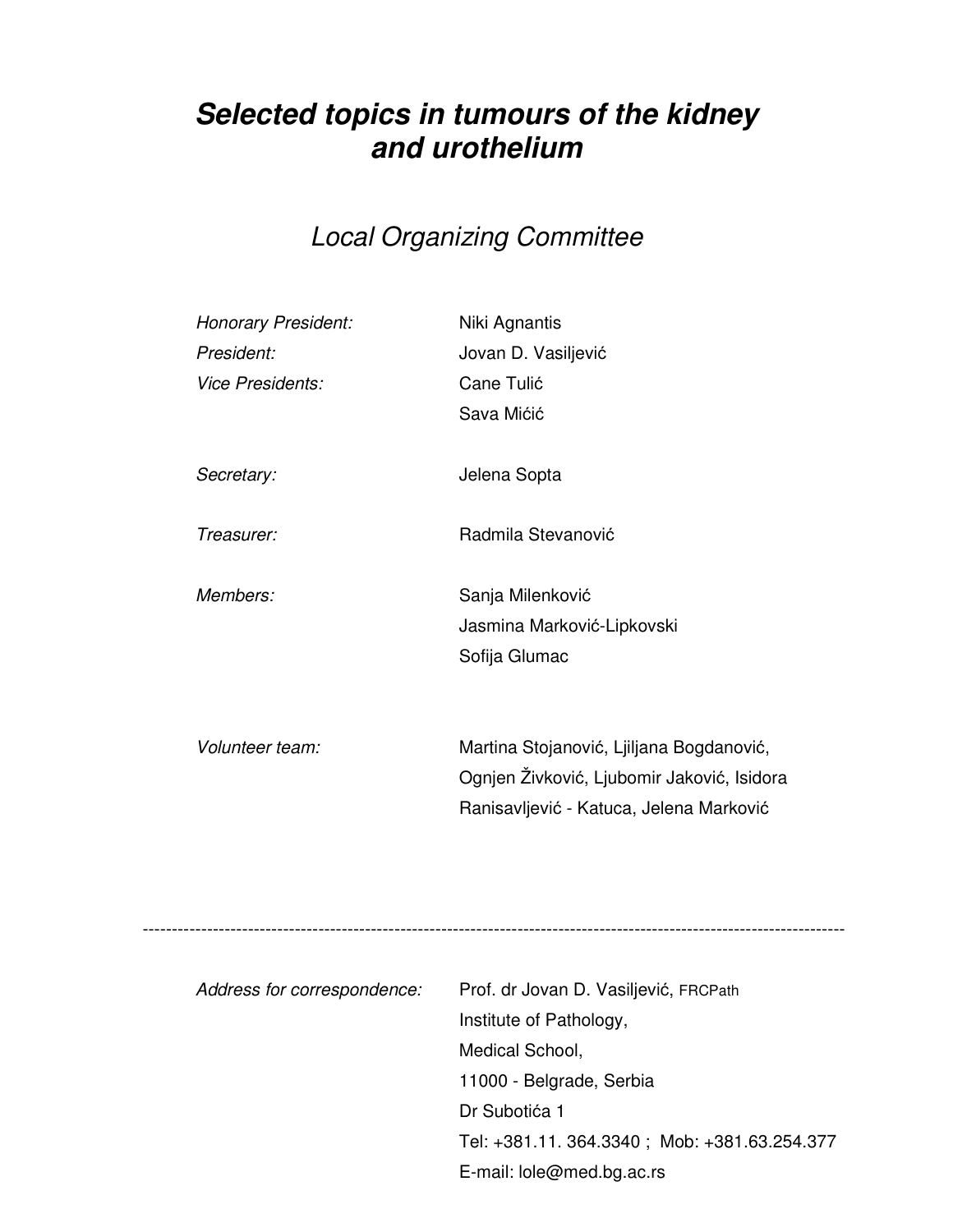#### **Faculty**

(in alphabetical order)

- o Prof. dr Damjanović, Svetozar (Ser)
- o Prof. dr Dimković, Nada (Ser)
- o Dr Eleftheriadis, Eleftherios (Gr)
- o Prof. dr Marković-Lipkovski, Jasmina (Ser)
- o Prof. dr Montironi, Rodolfo (It)
- o Prof. dr Nikolić, Jovan (Ser)
- o Prof. dr Scarpelli, Marina (It)
- o Prof. dr Schmidinger, Manuela (At)
- o Prof. dr Tulić, Cane (Ser)
- o Prof. dr Vasiljević, Jovan D. (Ser)
- o Prof. dr Vujanić, Gordan (GB)
- o Prof. dr Vukotić, Vinka (Ser)
- o Prof. dr Vuksanović, Aleksandar (Ser)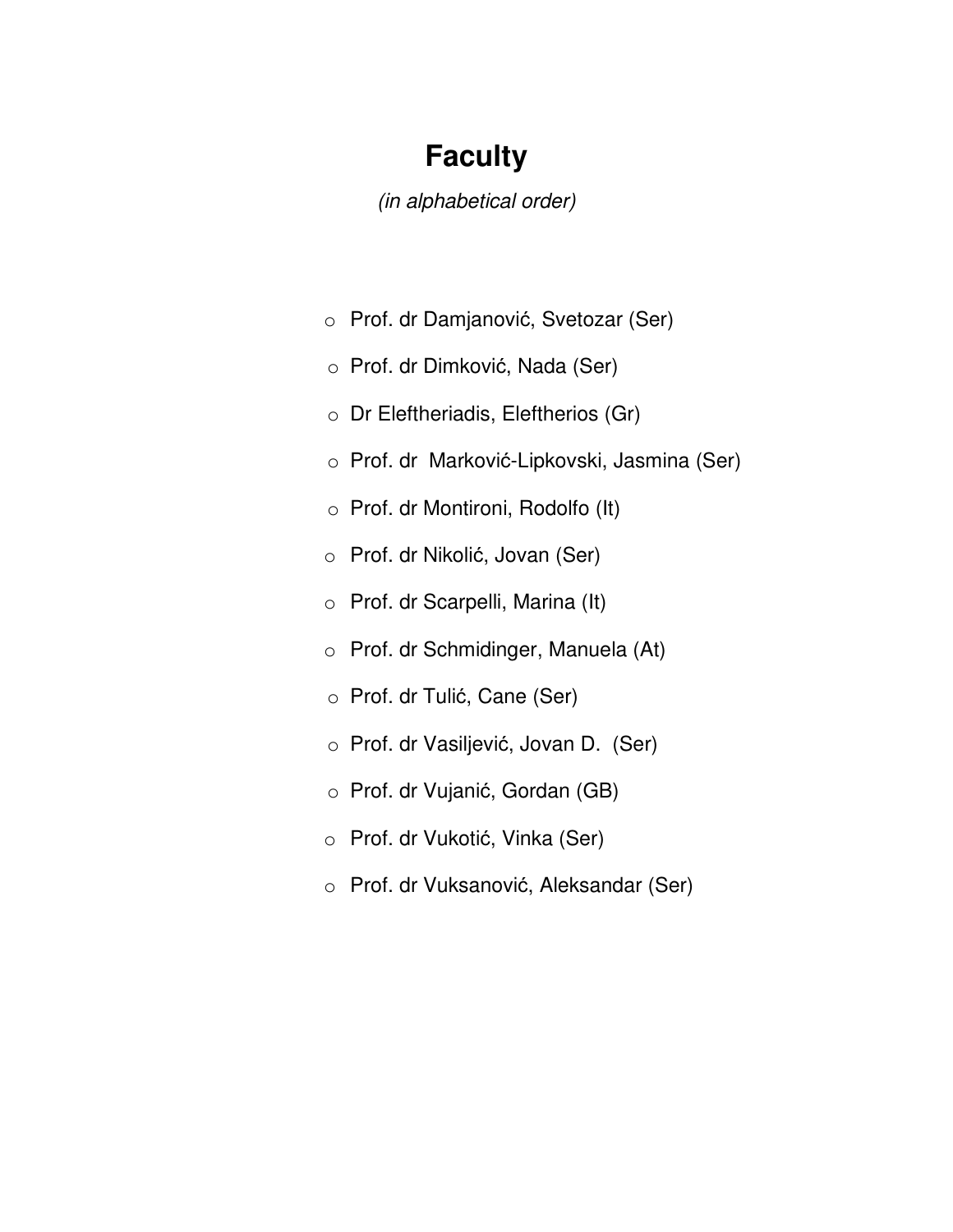## Programme

# Thursday, April 19<sup>th</sup>

| 12.00 - 14.50 h   | Registration                                                                                           |
|-------------------|--------------------------------------------------------------------------------------------------------|
| 14.50 - 15.00 h   | Official Opening by Prof. dr Jovan D. Vasiljević                                                       |
| $15.00 - 15.30$ h | Jovan D. Vasiljević:<br>Classification of the common types of the renal tumors                         |
| $15.30 - 16.15$ h | Jasmina Marković-Lipkovski:<br>Immunohistochemistry in the diagnosis of renal tumors                   |
| $16.15 - 17.00 h$ | Svetozar Damjanović:<br><b>Genetics in renal tumors</b>                                                |
| $17.00 - 17.30$ h | Coffee break                                                                                           |
| $17.30 - 18.00$ h | Nada Dimković:<br>Chronic renal failure and trasplantation - high risk population for<br>renal tumors. |
| $18.00 - 18.30$ h | Rodolfo Montironi:<br>Classification of the new entities in renal tumors                               |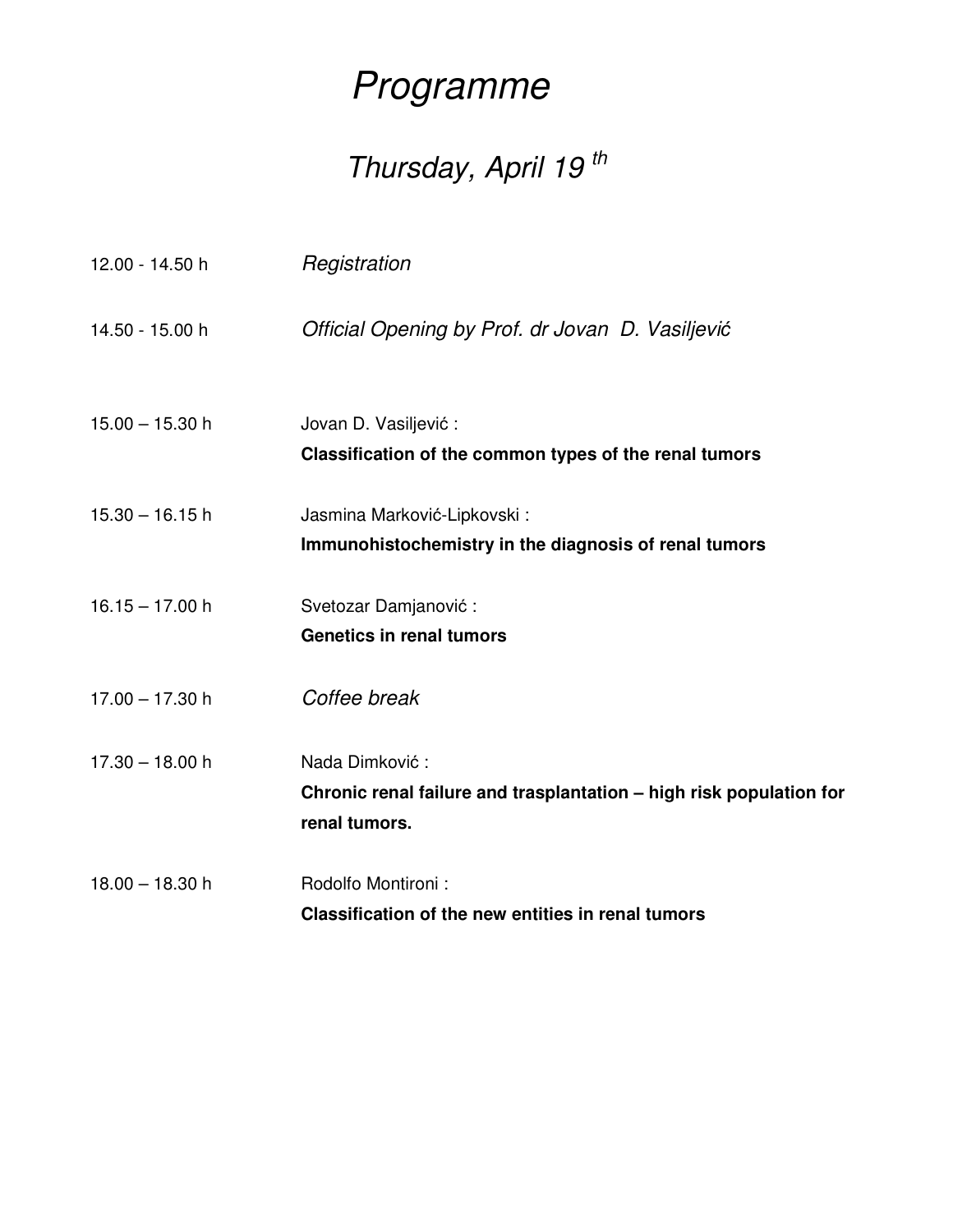## Friday, April 20 st

| 09.30 - 10.00 h   | Gordan Vujanić:<br>Tumors of the kidney in children                                                       |
|-------------------|-----------------------------------------------------------------------------------------------------------|
| 10.00 - 10.30 h   | Eleftherios Eleftheriadis:<br><b>Sampling of renal tumors</b>                                             |
| $10.30 - 11.00 h$ | Marina Scarpelli :<br>Grading and staging of renal cell carcinoma                                         |
| $11.00 - 11.30$ h | Coffee break                                                                                              |
| 11.30 - 12.00 h   | Rodolfo Montironi:<br><b>Classification of the urothelial tumors</b>                                      |
| $12.00 - 12.30$ h | Jovan Nikolić:<br>Tumors of the upper urinary tract- ethiology and clinical aspects                       |
| $12.30 - 13.00$ h | Rodolfo Montironi:<br><b>Bladder cancer staging</b>                                                       |
| $13.00 - 15.00$ h | Lunch                                                                                                     |
| $15.00 - 15.30$ h | Rodolfo Montironi:<br>The contribution of renal biopsy in the diagnosis<br>and management of renal tumors |
| 15.30 - 16.30 h   | Marina Scarpelli :<br><b>Slide Seminar on renal tumors</b>                                                |
| $16.30 - 17.00 h$ | Coffee break                                                                                              |
| 17.00 - 18.00 h   | Eleftherios Eleftheriadis:<br>Pathology of the urothelial tumors                                          |

20. 30 h Party for all participants